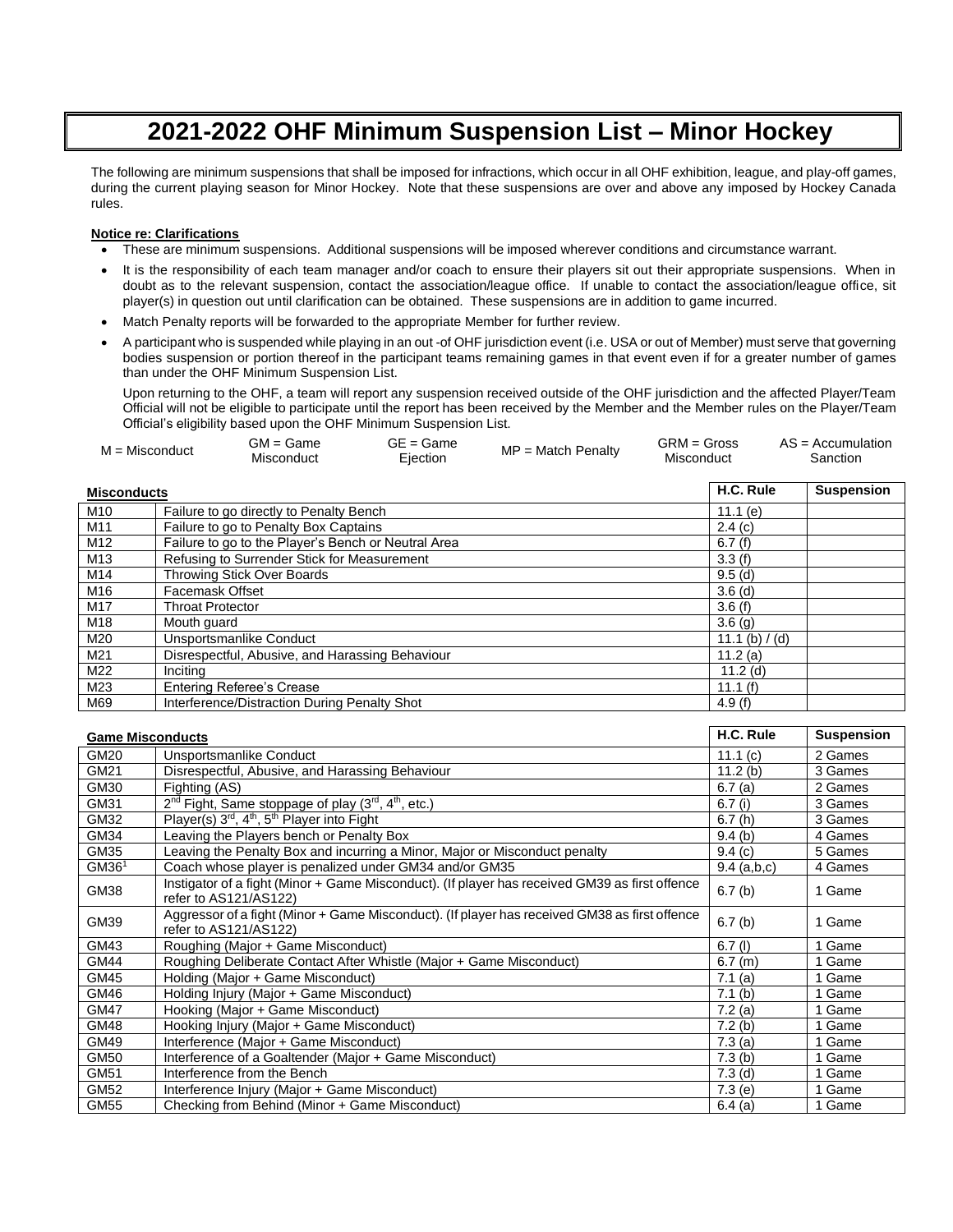| Game Misconducts (con't) |                                                                                                                                | H.C. Rule   | <b>Suspension</b> |
|--------------------------|--------------------------------------------------------------------------------------------------------------------------------|-------------|-------------------|
| <b>GM57</b>              | Goaltender Drop Kick Puck (with injury - Major + Game Misconduct)                                                              | 4.11(d)     | 1 Game            |
| <b>GM58</b>              | Kick Shot (with injury - Major + Game Misconduct)                                                                              | 9.3         | 1 Game            |
| GM62                     | Leaving the Bench without Clearance from the Referee<br>(Assessed to coach if altercation results in penalties at end of game) | 9.4(i)      | 2 Games           |
| GM64                     | Team Official Interference/Distraction during Penalty Shot                                                                     | 4.9 $(f)$   | 1 Game            |
| GM65                     | Bench Official on the Ice Without Permission of Official                                                                       | 9.4(f)      | 1 Game            |
| <b>GM70</b>              | Refusing to Start Play (Coach – Major + Game Misconduct)                                                                       | $10.14$ (a) | Indefinite*       |
| <b>GM72</b>              | Refusing to Leave the Players Bench (Major + Game Misconduct)                                                                  | 10.14 $(e)$ | 1 Game            |
| GM76                     | Second Misconduct - Same Game                                                                                                  | 4.5(b)      | 1 Game            |
| GE101                    | <b>Game Ejections</b>                                                                                                          | 4.6         | 0 Games           |
| GE102                    | Game Ejection (Three (3) Head Contact Penalties)                                                                               | 6.5(c)      | 0 Games           |

 $1$  GM36 – Coaches' penalty will be noted on the front and back of the game sheet of the Officials' copy only. Penalty to coach is automatic as a result of player receiving GM34 and/or GM35, coach not to be ejected as a result of this penalty being assessed.

| <b>Pre or Post Game Altercations</b> |                                                                   |            | <b>Suspension</b>       |  |  |  |  |
|--------------------------------------|-------------------------------------------------------------------|------------|-------------------------|--|--|--|--|
| PG101                                | Any player involved where Major and Game Misconducts are assessed |            | 2 Games                 |  |  |  |  |
| PG102                                | Coach of team whose players are so penalized                      |            | Indefinite*             |  |  |  |  |
| PG103                                | Any team involved in a pre or post game brawl                     |            | Indefinite*             |  |  |  |  |
|                                      |                                                                   |            |                         |  |  |  |  |
| <b>Gross Misconducts</b>             |                                                                   | H.C. Rule  | <b>Suspension</b>       |  |  |  |  |
| GRM13                                | Goaltender Refusing to remove mask for Identification             | 3.5(d)     | Indefinite <sup>*</sup> |  |  |  |  |
| GRM21                                | <b>Discrimination</b>                                             | 11.4       | Indefinite***           |  |  |  |  |
| GRM23                                | Travesty of the Game                                              | 11.2 $(e)$ | Indefinite <sup>*</sup> |  |  |  |  |
| GRM30                                | Fighting with Team Official                                       | 6.7 (j)    | Indefinite**            |  |  |  |  |
| GRM31                                | Removing Helmet and/or Chinstrap                                  | 3.6(c)     | Indefinite <sup>*</sup> |  |  |  |  |
| GRM83                                | Butt End - Team Official (Double Minor + Gross Misconduct)        | 8.1        | Indefinite <sup>*</sup> |  |  |  |  |

\*\* Note: All Gross Misconducts listed as "Indefinite" must be dealt with by the Member Partner President in accordance to Hockey Canada Rule 4.7. The Member Partner may establish a set number of games that may not be lower than 2 games. .

GRM84 Spearing – Team Official (Double Minor + Gross Misconduct) 8.5 Indefinite

\*\*\* Note: The Member Partner may establish a number of games for the GRM21 that may not be lower than 5 games.

| <b>Match Penalties</b> |                                                                          | H.C. Rule  | <b>Suspension</b>       |
|------------------------|--------------------------------------------------------------------------|------------|-------------------------|
| <b>MP20</b>            | Threatening an Official                                                  | 11.5 $(a)$ | Indefinite <sup>+</sup> |
| <b>MP21</b>            | Physical Harassment of an Official - Attempted Strike                    | 11.5(b)    | Indefinite <sup>±</sup> |
| <b>MP22</b>            | Physical Harassment of an Official – Deliberate Touch, Hold, Push        | 11.5 $(c)$ | Indefinite <sup>±</sup> |
| <b>MP23</b>            | Physical Harassment of an Official - Deliberate Strike, Trip, Body Check | 11.5(d)    | Indefinite*             |
| MP40.00                | Attempt to Injure (AS)                                                   | 6.1(a)     | 4 Games                 |
| MP40.01                | Head Butting (AS)                                                        | 6.1(b)     | Indefinite <sup>±</sup> |
| MP40.02                | Kicking (AS)                                                             | 6.1(c)     | 4 Games                 |
| MP40.03                | Grabbing Face Mask / Helmet / Chinstrap (AS)                             | $6.1$ (d)  | 4 Games                 |
| MP40.04                | Hair Pulling (AS)                                                        | $6.1$ (d)  | 4 Games                 |
| MP40.05                | Spearing (AS)                                                            | 8.5        | 4 Games                 |
| MP40.06                | Butt Ending (AS)                                                         | 8.1        | 4 Games                 |
| MP40.07                | Boarding (AS)                                                            | 6.2(a)     | 4 Games                 |
| MP40.08                | Body Checking (AS)                                                       | 6.2(b)     | 4 Games                 |
| MP40.09                | Charging (AS)                                                            | 6.3(c)     | 4 Games                 |
| MP40.10                | Kneeing (AS)                                                             | 6.6(c)     | 4 Games                 |
| MP41.00                | Deliberate Injury (AS)                                                   | 6.1(a)     | Indefinite <sup>±</sup> |
| MP41.01                | Head Butting (AS)                                                        | 6.1(b)     | Indefinite <sup>±</sup> |
| MP41.02                | Kicking (AS)                                                             | 6.1(c)     | Indefinite $*$          |
| MP41.03                | Grabbing Face Mask / Helmet / Chinstrap (AS)                             | $6.1$ (d)  | Indefinite <sup>±</sup> |
| MP41.04                | Hair Pulling (AS)                                                        | $6.1$ (d)  | Indefinite <sup>±</sup> |
| MP41.05                | Spearing (AS)                                                            | 8.5        | Indefinite $*$          |
| MP41.06                | Butt Ending (AS)                                                         | 8.1        | Indefinite <sup>±</sup> |
| MP41.07                | Boarding (AS)                                                            | 6.2(a)     | Indefinite $±$          |
| MP41.08                | Body Checking (AS)                                                       | 6.2(b)     | Indefinite <sup>±</sup> |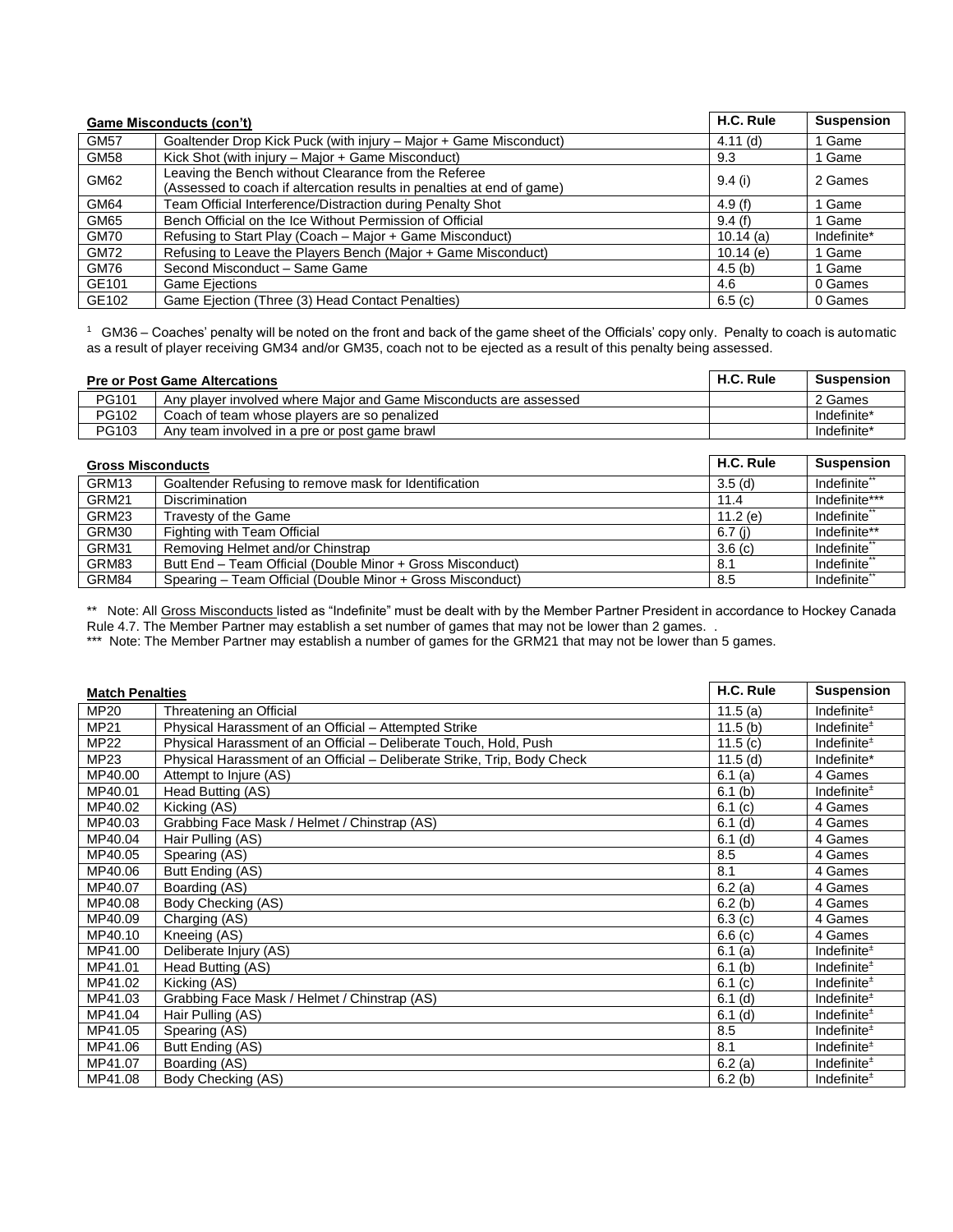| <b>Match Penalties (con't)</b> |                                                | H.C. Rule          | <b>Suspension</b> |
|--------------------------------|------------------------------------------------|--------------------|-------------------|
| MP41.09                        | Charging (AS)                                  | 6.3(c)             | Indefinite $*$    |
| MP41.10                        | Kneeing (AS)                                   | 6.6(c)             | Indefinite $*$    |
| MP41.12                        | Spitting (AS)                                  | 11.3               | Indefinite $±$    |
| MP41.14                        | Cross-Checking (AS)                            | $8.2$ (d)          | Indefinite $±$    |
| MP41.15                        | Facial Protector as Weapon (AS)                | 6.1(e)             | Indefinite $*$    |
| MP43                           | Cross-Checking Attempt to Injure               | 8.2(b)             | Indefinite $*$    |
| MP44                           | Facial Protector as Weapon Attempt to Injure   | 6.1(e)             | Indefinite $±$    |
| MP45                           | Fighting – Ring or Tape on Hand(s)             | 6.7(e)             | Indefinite $±$    |
| MP48                           | Slewfooting                                    | 7.4(b)             | Indefinite $*$    |
| MP50.1                         | Checking from Behind (AS)                      | $6.4$ (a, b)       | 5 Games           |
| MP50.3                         | Head Contact Attempt to Injure(AS)             | 6.5(g)             | 5 Games           |
| MP50.4                         | Head Contact Deliberate Attempt to Injure (AS) | 6.5 <sub>(q)</sub> | 5 Games           |

<sup>±</sup> Note: All Match Penalties listed as "Indefinite" must be dealt with by the Member Partner President in accordance to Hockey Canada Rule 4. The Member Partner may establish a set number of games that may not be lower than 4 games which is in compliance with Hockey Cana Rule 4.8.

| <b>Player Accumulation Sanctions</b> |                                 |                                                                                                                                        |              | <b>Offense Count</b>            |                                 |                          |                             |
|--------------------------------------|---------------------------------|----------------------------------------------------------------------------------------------------------------------------------------|--------------|---------------------------------|---------------------------------|--------------------------|-----------------------------|
|                                      | below Majors in the same season | Majors Under Rule 6.2, 6.3, 6.4, 6.5, 6.6, 7.4, 8.2, and/or 8.4<br>Accumulation Sanctions apply for any collective accumulation of the | H.C. Rule    | 1 <sup>st</sup><br><b>MAJOR</b> | 2 <sub>nd</sub><br><b>AS104</b> | 3 <sup>rd</sup><br>AS105 | $4^{\text{th}\pm}$<br>AS106 |
|                                      | GM41.01                         | Kneeing (Major + Game Misconduct)                                                                                                      | 6.6          |                                 |                                 |                          |                             |
|                                      | GM41.03                         | Checking from Behind (Major + Game<br>Misconduct)                                                                                      | 6.4(a)       |                                 |                                 |                          |                             |
|                                      | GM41.04                         | Checking<br>(Major<br>Game<br>Cross<br>$+$<br>Misconduct)                                                                              | 8.2(a)       | 2 Games<br>4 Games              |                                 |                          |                             |
|                                      | GM41.06                         | Cross Checking Goalie in Crease (Major +<br>Game Misconduct)                                                                           | 8.2(b)       |                                 |                                 |                          |                             |
| AS104<br>AS105                       | GM41.07                         | Cross Checking Injury (Major + Game<br>Misconduct)                                                                                     | 8.2(c)       |                                 |                                 | 6 Games                  | Indefinite*                 |
| AS106                                | GM41.08                         | Slashing (Major + Game Misconduct)                                                                                                     | 8.4(a)       |                                 |                                 |                          |                             |
|                                      | GM41.09                         | Slashing<br>Injury<br>(Major<br>Game<br>$\ddot{}$<br>Misconduct)                                                                       | 8.4(b)       |                                 |                                 |                          |                             |
|                                      | GM41.10                         | Boarding (Major + Game Misconduct)                                                                                                     | 6.2(a)       |                                 |                                 |                          |                             |
|                                      | GM41.11                         | Checking<br>Body<br>(Major<br>Game<br>$+$<br>Misconduct)                                                                               | 6.2(b)       |                                 |                                 |                          |                             |
|                                      | GM41.12                         | Charging (Major + Game Misconduct)                                                                                                     | $6.3$ (a, b) |                                 |                                 |                          |                             |
|                                      | GM41.13                         | Head Contact (Major + Game Misconduct)                                                                                                 | 6.5(b,e)     |                                 |                                 |                          |                             |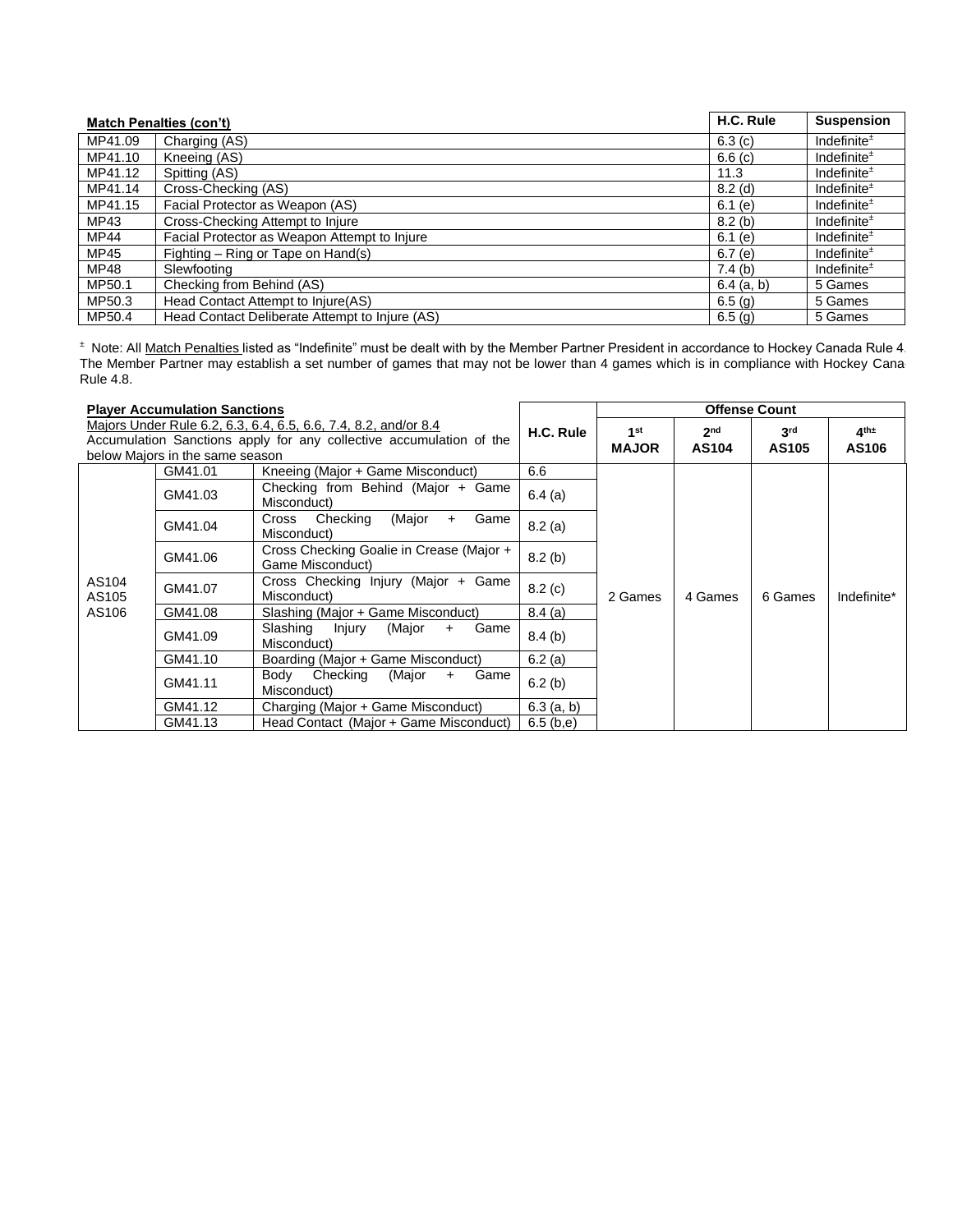| season | <b>Player Accumulation Sanctions</b><br>Two (2) Match Penalties Under Rule 6.1, 6.2, 6.3<br>Accumulation Sanctions apply for any collective accumulation of the below Match Penalties in the same | H.C. Rule                               | <b>Additional</b><br><b>Games to</b><br><b>Match</b><br><b>Penalties</b> |         |
|--------|---------------------------------------------------------------------------------------------------------------------------------------------------------------------------------------------------|-----------------------------------------|--------------------------------------------------------------------------|---------|
|        | MP40.00                                                                                                                                                                                           | Attempt to Injure                       | 6.1                                                                      |         |
|        | MP40.01                                                                                                                                                                                           | <b>Head Butting</b>                     | 6.1(a)                                                                   |         |
|        | MP40.02                                                                                                                                                                                           | Kicking                                 | 6.1(c)                                                                   |         |
|        | MP40.03                                                                                                                                                                                           | Grabbing Face Mask / Helmet / Chinstrap | $6.1$ (d)                                                                |         |
|        | MP40.04                                                                                                                                                                                           | Hair Pulling                            | $6.1$ (d)                                                                |         |
|        | MP40.05                                                                                                                                                                                           | Spearing                                | 8.5                                                                      |         |
|        | MP40.06                                                                                                                                                                                           | <b>Butt Ending</b>                      | 8.1                                                                      |         |
|        | MP40.07                                                                                                                                                                                           | Boarding                                | 6.2(a)                                                                   |         |
|        | MP40.08                                                                                                                                                                                           | <b>Body Checking</b>                    | 6.2(b)                                                                   | 2 Games |
|        | MP40.09                                                                                                                                                                                           | Charging                                | 6.3(c)                                                                   |         |
|        | MP40.10                                                                                                                                                                                           | Kneeina                                 | 6.6(c)                                                                   |         |
|        |                                                                                                                                                                                                   |                                         |                                                                          |         |
| AS107  | MP41.00                                                                                                                                                                                           | Deliberate Injury                       | 6.1(a)                                                                   |         |
|        | MP41.01                                                                                                                                                                                           | <b>Head Butting</b>                     | $6.1$ (b)                                                                |         |
|        | MP41.02                                                                                                                                                                                           | Kicking                                 | 6.1 (c)                                                                  |         |
|        | MP41.03                                                                                                                                                                                           | Grabbing Face Mask / Helmet / Chinstrap | $6.1$ (d)                                                                |         |
|        | MP41.04                                                                                                                                                                                           | Hair Pulling                            | $6.1$ (d)                                                                |         |
|        | MP41.05                                                                                                                                                                                           | Spearing                                | 8.5                                                                      |         |
|        | MP41.06                                                                                                                                                                                           | <b>Butt Ending</b>                      | 8.1                                                                      |         |
|        | MP41.07                                                                                                                                                                                           | Boarding                                | 6.2(a)                                                                   |         |
|        | MP41.08                                                                                                                                                                                           | <b>Body Checking</b>                    | 6.2(b)                                                                   |         |
|        | MP41.09                                                                                                                                                                                           | Charging                                | 6.3(c)                                                                   |         |
|        | MP41.10                                                                                                                                                                                           | Kneeing                                 | 6.6(c)                                                                   |         |
|        | MP41.12                                                                                                                                                                                           | Spitting                                | 11.3                                                                     |         |
|        | MP41.14                                                                                                                                                                                           | Cross-Checking                          | $8.2$ (d)                                                                |         |
|        | MP41.15                                                                                                                                                                                           | Facial Protector as Weapon              | 6.1(e)                                                                   |         |

|        | <b>Player Accumulation Sanctions</b>                                                                  |                                           | Additional |                  |
|--------|-------------------------------------------------------------------------------------------------------|-------------------------------------------|------------|------------------|
|        | Two (2) Match Penalties Under Rule 6.4 and/or 6.5                                                     | H.C. Rule                                 | Games to   |                  |
|        | Accumulation Sanctions apply for any collective accumulation of the below Match Penalties in the same |                                           |            | Match            |
| season |                                                                                                       |                                           |            | <b>Penalties</b> |
|        | MP50.1                                                                                                | Checking from Behind                      | 6.4        |                  |
| AS108  | MP50.3                                                                                                | Head Contact Attempt to Injure            | 6.5(g)     | 4 Games          |
|        | MP50.4                                                                                                | Head Contact Deliberate Attempt to Injure | 6.5(g)     |                  |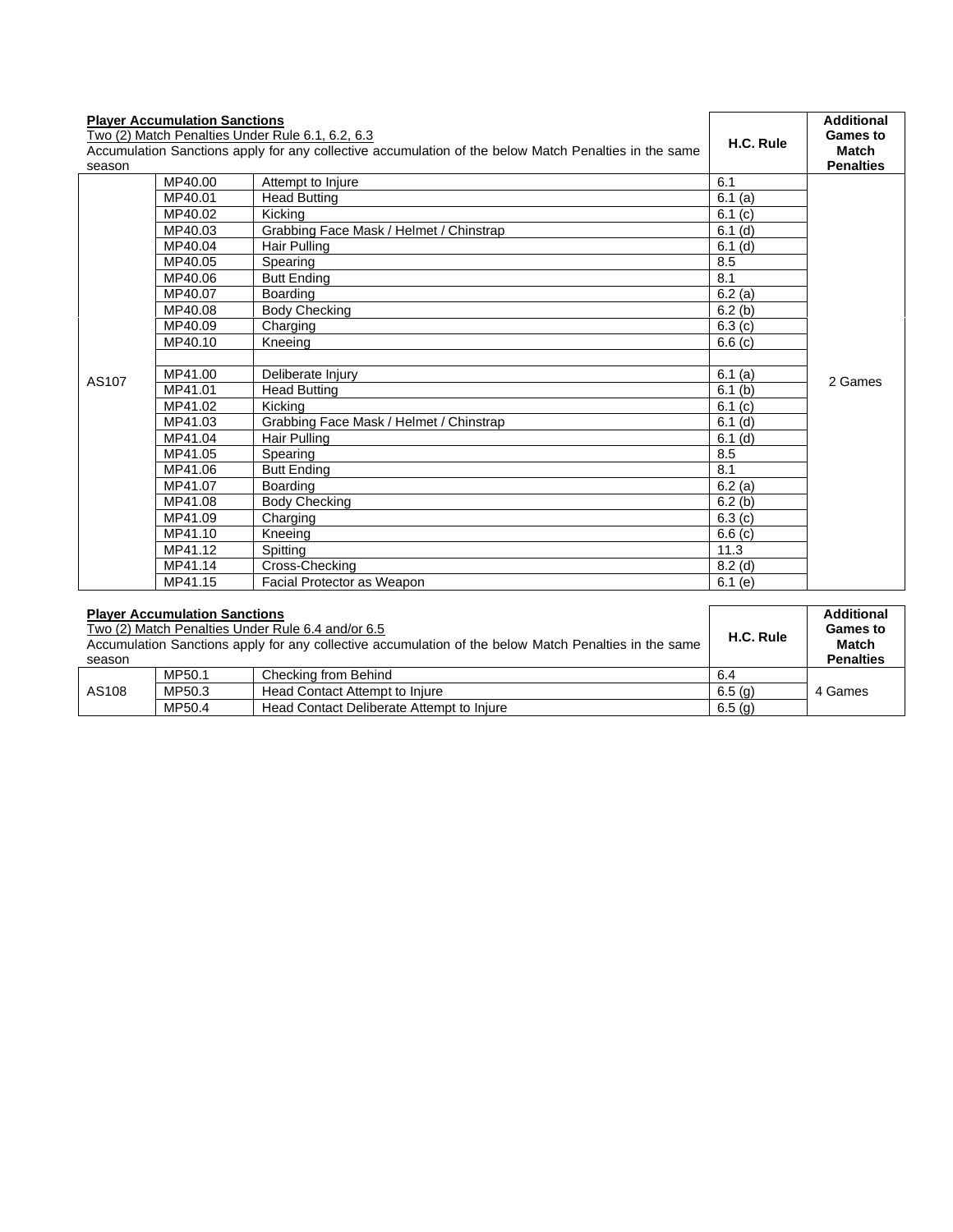| <b>Player Accumulation Sanctions</b><br>Three (3) Match Penalties Under Rule 6.1, 6.2, 6.3, 6.4 and/or 6.5<br>Accumulation Sanctions apply for any collective accumulation of the below Match Penalties in the same<br>season |         |                                           | H.C. Rule | <b>Additional</b><br><b>Games to</b><br>Match<br><b>Penalties</b> |
|-------------------------------------------------------------------------------------------------------------------------------------------------------------------------------------------------------------------------------|---------|-------------------------------------------|-----------|-------------------------------------------------------------------|
|                                                                                                                                                                                                                               | MP40.00 | Attempt to Injure                         | 6.1       |                                                                   |
|                                                                                                                                                                                                                               | MP40.01 | <b>Head Butting</b>                       | 6.1(a)    |                                                                   |
|                                                                                                                                                                                                                               | MP40.02 | Kicking                                   | 6.1(c)    |                                                                   |
|                                                                                                                                                                                                                               | MP40.03 | Grabbing Face Mask / Helmet / Chinstrap   | $6.1$ (d) |                                                                   |
|                                                                                                                                                                                                                               | MP40.04 | Hair Pulling                              | $6.1$ (d) |                                                                   |
|                                                                                                                                                                                                                               | MP40.05 | Spearing                                  | 8.5       |                                                                   |
|                                                                                                                                                                                                                               | MP40.06 | <b>Butt Ending</b>                        | 8.1       |                                                                   |
|                                                                                                                                                                                                                               | MP40.07 | Boarding                                  | 6.2(a)    |                                                                   |
|                                                                                                                                                                                                                               | MP40.08 | <b>Body Checking</b>                      | 6.2(b)    |                                                                   |
|                                                                                                                                                                                                                               | MP40.09 | Charging                                  | 6.3(c)    |                                                                   |
|                                                                                                                                                                                                                               | MP40.10 | Kneeing                                   | 6.6(c)    |                                                                   |
|                                                                                                                                                                                                                               |         |                                           |           |                                                                   |
|                                                                                                                                                                                                                               | MP41.00 | Deliberate Injury                         | 6.1(a)    |                                                                   |
|                                                                                                                                                                                                                               | MP41.01 | <b>Head Butting</b>                       | 6.1(b)    | Indefinite*                                                       |
| AS109                                                                                                                                                                                                                         | MP41.02 | Kicking                                   | 6.1(c)    |                                                                   |
|                                                                                                                                                                                                                               | MP41.03 | Grabbing Face Mask / Helmet / Chinstrap   | $6.1$ (d) |                                                                   |
|                                                                                                                                                                                                                               | MP41.04 | Hair Pulling                              | $6.1$ (d) |                                                                   |
|                                                                                                                                                                                                                               | MP41.05 | Spearing                                  | 8.5       |                                                                   |
|                                                                                                                                                                                                                               | MP41.06 | <b>Butt Ending</b>                        | 8.1       |                                                                   |
|                                                                                                                                                                                                                               | MP41.07 | Boarding                                  | 6.2(a)    |                                                                   |
|                                                                                                                                                                                                                               | MP41.08 | <b>Body Checking</b>                      | 6.2(b)    |                                                                   |
|                                                                                                                                                                                                                               | MP41.09 | Charging                                  | 6.3(c)    |                                                                   |
|                                                                                                                                                                                                                               | MP41.10 | Kneeing                                   | 6.6(c)    |                                                                   |
|                                                                                                                                                                                                                               | MP41.12 | Spitting                                  | 11.3      |                                                                   |
|                                                                                                                                                                                                                               | MP41.14 | Cross-Checking                            | $8.2$ (d) |                                                                   |
|                                                                                                                                                                                                                               | MP41.15 | Facial Protector as Weapon                | 6.1(e)    |                                                                   |
|                                                                                                                                                                                                                               | MP50.1  | Checking from Behind                      | 6.4       |                                                                   |
|                                                                                                                                                                                                                               | MP50.3  | <b>Head Contact Attempt to Injure</b>     | 6.5(e)    |                                                                   |
|                                                                                                                                                                                                                               | MP50.4  | Head Contact Deliberate Attempt to Injure | 6.5(f)    |                                                                   |

| <b>Player &amp; Coach Accummulation Sanctions</b><br>Game Misconducts under Rule 11 |      |                                                          | H.C. Rule | 1st<br>GМ  | 2 <sub>nd</sub><br>AS110 | <b>Qrd</b><br>AS111 |
|-------------------------------------------------------------------------------------|------|----------------------------------------------------------|-----------|------------|--------------------------|---------------------|
| AS110<br>AS111                                                                      | GM20 | Unsportsmanlike Conduct                                  | 11.1      | Minimum    | Minimum                  |                     |
|                                                                                     | GM21 | Disrespectful.<br>Abusive.<br>and<br>Harassing Behaviour | 11.2      | Suspension | Suspension<br>+4 Games   | Indefinite          |

| <b>Player &amp; Coach Accummulation Sanctions</b><br>Gross Misconducts under Rule 11 |       |                       | H.C. Rule | 1st<br><b>GRM</b> | 2 <sub>nd</sub><br><b>AS112</b> | 2rd<br>AS113 |
|--------------------------------------------------------------------------------------|-------|-----------------------|-----------|-------------------|---------------------------------|--------------|
|                                                                                      |       |                       |           |                   |                                 |              |
| AS112<br>AS113                                                                       | GRM21 | <b>Discrimination</b> | 11.4      | Indefinite***     | Indefinite                      | Indefinite   |

\*\*\* Note: The Member Partner may establish a nbumber number of grames for the GRM21 that may not be lower than 5 games.

| <b>Coaches Accumulation Sanctions</b> |                                                                                                                                                                                   |  | <b>Suspension</b> |
|---------------------------------------|-----------------------------------------------------------------------------------------------------------------------------------------------------------------------------------|--|-------------------|
| AS114                                 | Any team receiving a combination equaling 3 x 5 minute penalties in the same game from a<br>major penalty, match penalty or fighting infractions                                  |  | 1 Game            |
| AS115                                 | For a 2 <sup>nd</sup> violation of a team receiving a combination equaling 3 x 5 minute penalties in the<br>same game from a major penalty, match penalty or fighting infractions |  | 3 Games           |
| AS116                                 | For a 3 <sup>rd</sup> violation of a team receiving a combination equaling 3 x 5 minute penalties in the<br>same game from a major penalty, match penalty or fighting infractions |  | Indefinite*       |